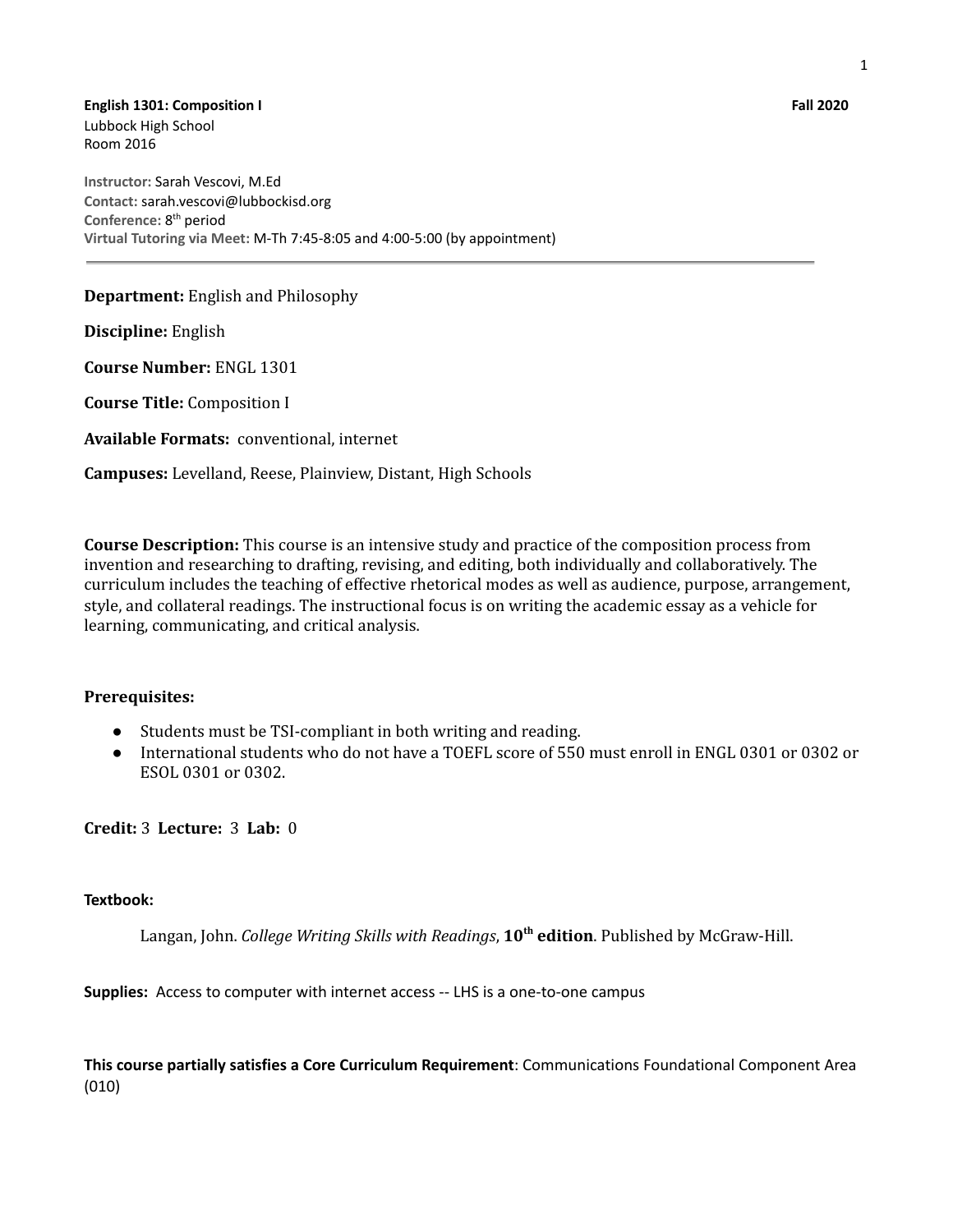**Core Curriculum Objectives addressed:**

- **● Communications skills**—to include effective written, oral and visual communication
- **● Critical thinking skills**—to include creative thinking, innovation, inquiry, and analysis, evaluation and synthesis of information
- **● Teamwork**—to include the ability to consider different points of view and to work effectively with others to support a shared purpose or goal
- **● Personal Responsibility**—to include the ability to connect choices, actions, and consequences to ethical decision-making.

**Student Learning Outcomes:** Upon successful completion of this course, students will:

- 1. Demonstrate knowledge of individual and collaborative writing processes.
- 2. Exhibit logic, unity, development, and coherence to create essays.
- 3. Develop ideas with appropriate support and attribution.
- 4. Write in a style appropriate to audience and purpose.
- 5. Read, reflect, and respond critically to a variety of texts.
- 6. Use American English, with an emphasis on correct grammar, parallelism, punctuation, spelling, and mechanics, in language appropriate for academic essays.
- 7. Write a minimum of six 500-word essays.

**Student Learning Outcomes Assessment:** A pre- and post-test and/or a writing assignment rubric will be used to determine the extent of improvement that the students have gained during the semester.

Course Evaluation: [This section of the syllabus should detail how the final grade will be calculated. Grades may be calculated on the basis of points or percentage weights. Writing done for ENGL 1301 should constitute *at least 80% of the final grade. Students should write a minimum of six 500-word essays.]*

*Sample Assignments:*

*Diagnostic Essay Personal Essay Narration/Description Essay Process Analysis Essay Literary Analysis Cause and/or Ef ect Essay Comparison and/or Contrast Essay Definition Essay Division-Classification Essay Argument Essay Resume and Cover Letter*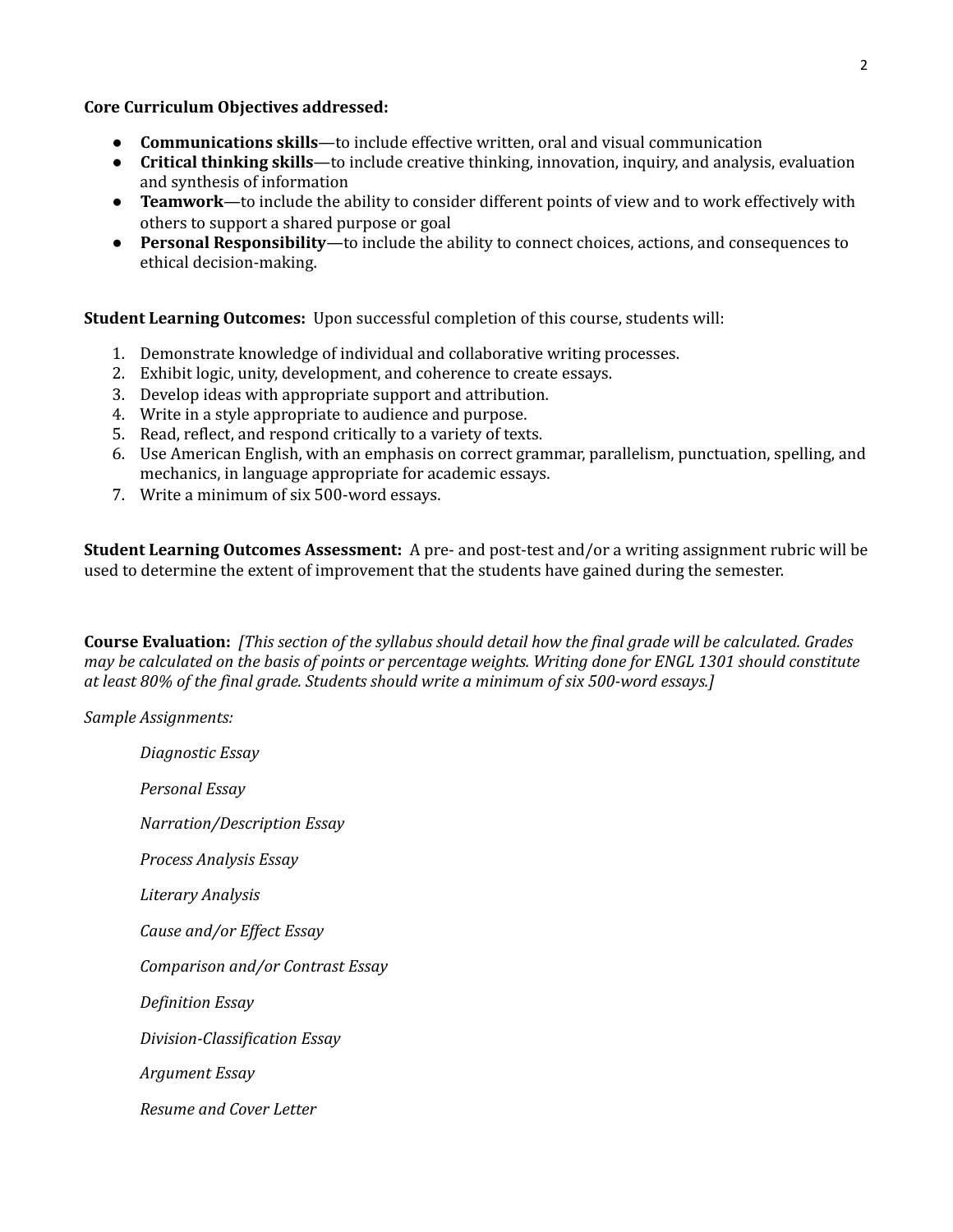*Reading Quizzes Grammar Quizzes Midterm Final Exam*

#### **Essay Assessment Guidelines:**

Essays may earn grades ranging from A to F based on the instructor's grading scale. Depending on the assignment, certain criteria may be weighted more than others, and the instructor's assignment may establish additional, more specific criteria. The quality of each of the criteria determines the letter grade. Not every essay will fit a single grade's description completely. Instructors may also include process assignments and drafts in their assessment of the final grade.

## **"A" Essay (Superior)**

To earn an "A," a paper meets all of the criteria below:

- 1. The paper fulfills all the basic requirements of the assignment (for example, topic, purpose, length, format).
- 2. **Unity:** The paper states a clear thesis, all topic sentences strongly support the thesis, and body paragraphs are unified around their topic sentences. The essay conveys a clear purpose and is tailored to a distinctive audience.
- 3. **Support**: Body paragraphs contain abundant, fresh details and examples that provide specific, concrete, logical evidence. If sources are required, the paper accurately integrates and correctly documents credible source material to add insight, sophistication, and complexity to the paper's ideas.
- 4. **Coherence:** The organization of the paper is excellent and logical (emphatic order, chronological order, etc.), transitions are sophisticated, and the paper exhibits mastery of basic components (introduction, conclusion, and body paragraph structure).
- 5. **Sentence Skills:** The paper contains no major errors (fragment, fused sentence, comma splice, subject-verb agreement, pronoun reference or agreement, verb form) and is virtually free of other grammar, spelling, wrong word, punctuation, mechanical, or point of view errors. Word choice and sentence variety (simple, compound, complex) are effective and powerful.

## **"B" Essay (Strong)**

To earn a "B," a paper meets all of the criteria below:

- 1. The paper fulfills all the basic requirements of the assignment (for example, topic, purpose, length, format).
- 2. **Unity:** The paper states a clear thesis, all topic sentences directly support the thesis, and body paragraphs display unity. The essay conveys good awareness of purpose and audience.
- 3. **Support**: Body paragraphs are well-developed with specific details, examples, and sound logic. If sources are required, the paper accurately uses and correctly documents credible source material to supplement its ideas.
- 4. **Coherence:** The organization of the paper is clear and helpful, transitions are helpful, and the paper exhibits strong basic components (introduction, conclusion, and body paragraph structure).
- 5. **Sentence Skills:** The paper contains no more than two major error types (fragment, fused sentence, comma splice, subject-verb agreement, pronoun reference or agreement, verb form) and very few other grammar, spelling, wrong word, punctuation, mechanical, or point of view errors. Word choice and sentence variety are strong.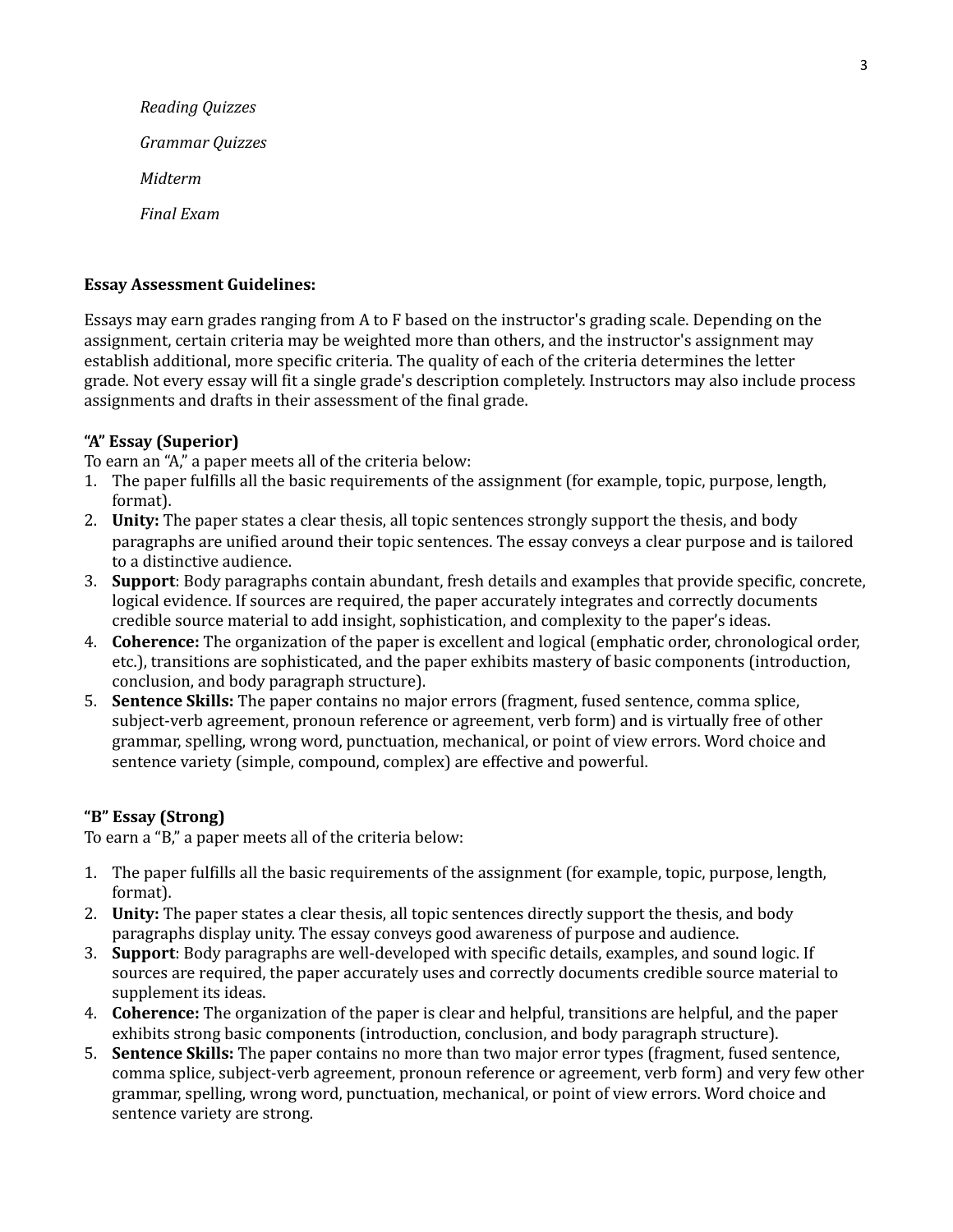# **"C" Paper (Acceptable)**

To earn a "C," a paper meets all of the criteria below:

- 1. The paper fulfills all the basic requirements of the assignment (for example, topic, purpose, length, format).
- 2. **Unity:** A thesis is stated but may lack a strong claim or be obvious or predictable; topic sentences adequately support the thesis. One error in paragraph unity may occur. The essay's purpose and audience are adequately conveyed.
- 3. **Support**: Body paragraphs contain relevant details or logical reasons but need more specific examples/evidence. If sources are required, credible outside sources are usually integrated and cited correctly.
- 4. **Coherence:** Organization of ideas is satisfactory, transitions are logical, and the paper indicates competence in basic components (introduction, conclusion, and body paragraph structure).
- 5. **Sentence Skills:** The paper contains no more than four major error types (fragment, fused sentence, comma splice, subject-verb agreement, pronoun reference or agreement, verb form). Some other grammar, spelling, wrong word, punctuation, mechanical, or point of view errors are present but not distracting. Word choice and sentence variety are strong.

## **"D" Paper (Developing)**

To earn a "D," a paper will exhibit *one or more* of the weaknesses below:

- 1. The paper only partially fulfills one or more of the basic requirements of the assignment (for example, topic, purpose, length, format).
- 2. **Unity:** The thesis may announce the topic but no claim, contain more than one idea, or be too vague, too broad, or too narrow. Topic sentences are not tied to the thesis. Two errors in paragraph unity may occur. Essay conveys little awareness of audience or purpose.
- 3. **Support**: Details are sparse or vague and consist of generalizations, clichés, or repetition. If applicable, sources are insufficient and/or not always integrated or cited correctly.
- 4. **Coherence:** Organization is attempted but disjointed or confusing; transitions are sparse. The paper indicates awareness of but not competence in basic components (introduction, conclusion, and body paragraph structure).
- 5. **Sentence Skills:** The paper contains no more than six major error types (fragment, fused sentence, comma splice, subject-verb agreement, pronoun reference or agreement, verb form). Several other grammar, spelling, wrong word, punctuation, mechanical, or point of view errors distract from the content. Informal word choices occur with little or no variety in sentence type and length.

## **"F" Paper (Unacceptable)**

To earn an "F," a paper will exhibit *one or more* of the weaknesses below:

- 1. The paper fails to fulfill one or more of the basic requirements of the assignment (for example, topic, purpose, length, format).
- 2. **Unity:** The thesis is illogical, incomplete, or missing, so the essay lacks focus on one central idea. Topic sentences are missing, so body paragraphs lack unity. The essay ignores the purpose and audience.
- 3. **Support**: Details are illogical, irrelevant, or missing from body paragraphs. If sources are required, the paper fails to use sources, does not meet the minimum source requirements, uses source material inaccurately, uses sources that are not credible, fails to document fully or correctly, and/or includes plagiarism.
- 4. **Coherence:** Organization is incoherent, transitions are missing or illogical, or the paper indicates lack of competence in basic paper components (for example, lack of introduction and/or conclusion, lack of paragraphing).
- 5. **Sentence Skills:** Seven major error types (fragment, fused sentence, comma splice, subject-verb agreement, pronoun reference or agreement, verb form) occur with numerous other grammar, spelling, wrong word, punctuation, mechanical, or point of view errors. Word choice is often inaccurate,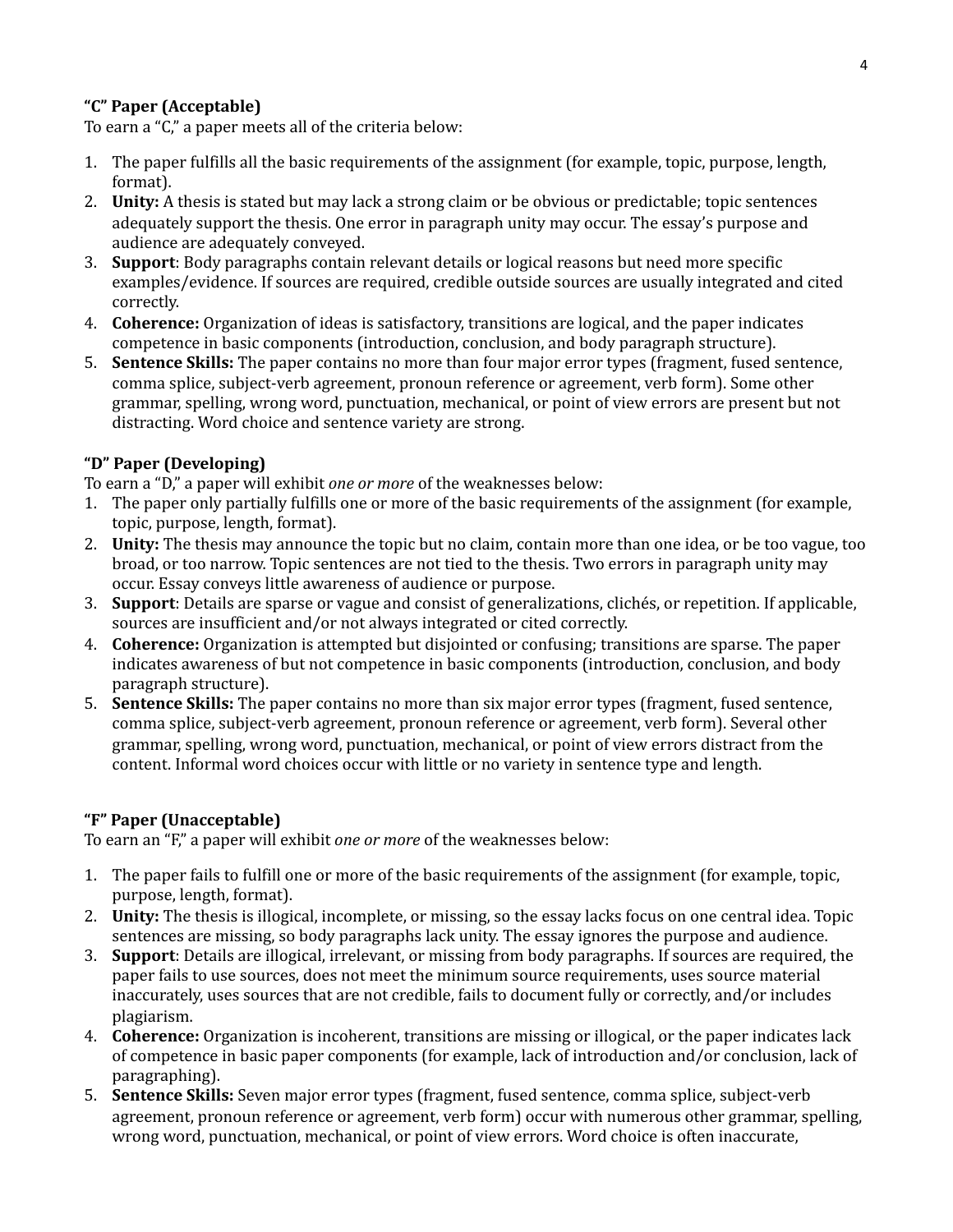immature, or inappropriate. Multiple sentence structure/syntax errors make the paper difficult or almost impossible to read. If one type or a combination of types of errors, regardless of whether they are major or minor, seriously affects the readability of a paper, it will receive an "F."

**Student Responsibilities:** Students are expected to *[May vary by instructor but usually include the following.]*

- 1. Be on time and regularly attend class
- 2. Be responsible for the learning process, including preparation for class, such as reading and homework; participation in class discussions, including asking relevant questions; getting assignments and/or notes if absent; and accepting responsibility for not understanding an assignment or failing an assignment
- 3. Be responsible for having an appropriate attitude and using appropriate language in academic environments; not use condescending, inflammatory, threatening, or profane rhetoric, whether verbally or in written form, in academic environments
- 4. Have respectful behavior toward instructor and classmates in order to contribute to the atmosphere necessary for learning
- 5. Be responsible for courteous actions to others, especially by putting away cell phones and other distractions while in class
- 6. Be responsible for writing down all grades and applying them to the grading scale used for the class, which is shown in the course's policy statement/syllabus
- 7. Submit all assignments in accordance with due dates, formats, and requirements
- 8. Avoid all forms of cheating and plagiarism on all assignments, including improper collaboration
- 9. Ask questions when something is unclear.

**Attendance Policy:** Instructors will create an attendance policy that is consistent with the "Class Attendance" policies stated below in the *SPC General Catalog*:

[Students are expected to attend all classes in order to be successful in a course. The student may be *administratively withdrawn from the course when absences become excessive as defined in the course syllabus.*

When an unavoidable reason for class absence arises, such as illness, an official trip authorized by the college or an official activity, the instructor may permit the student to make up work missed. It is the student's *responsibility to complete work missed within a reasonable period of time as determined by the instructor.* Students are officially enrolled in all courses for which they pay tuition and fees at the time of registration. Should a student, for any reason, delay in reporting to a class after official enrollment, absences will be *attributed to the student from the first class meeting.*

Students who enroll in a course but have "Never Attended" by the official census date, as reported by the faculty member, will be administratively dropped by the Office of Admissions and Records. A student who does not meet the attendance requirements of a class as stated in the course syllabus and does not officially withdraw from that course by the official census date of the semester, may be administratively withdrawn from that course and receive a grade of "X" or "F" as determined by the instructor. Instructors are responsible for clearly stating their administrative drop policy in the course syllabus, and it is the student's responsibility to be *aware of that policy.*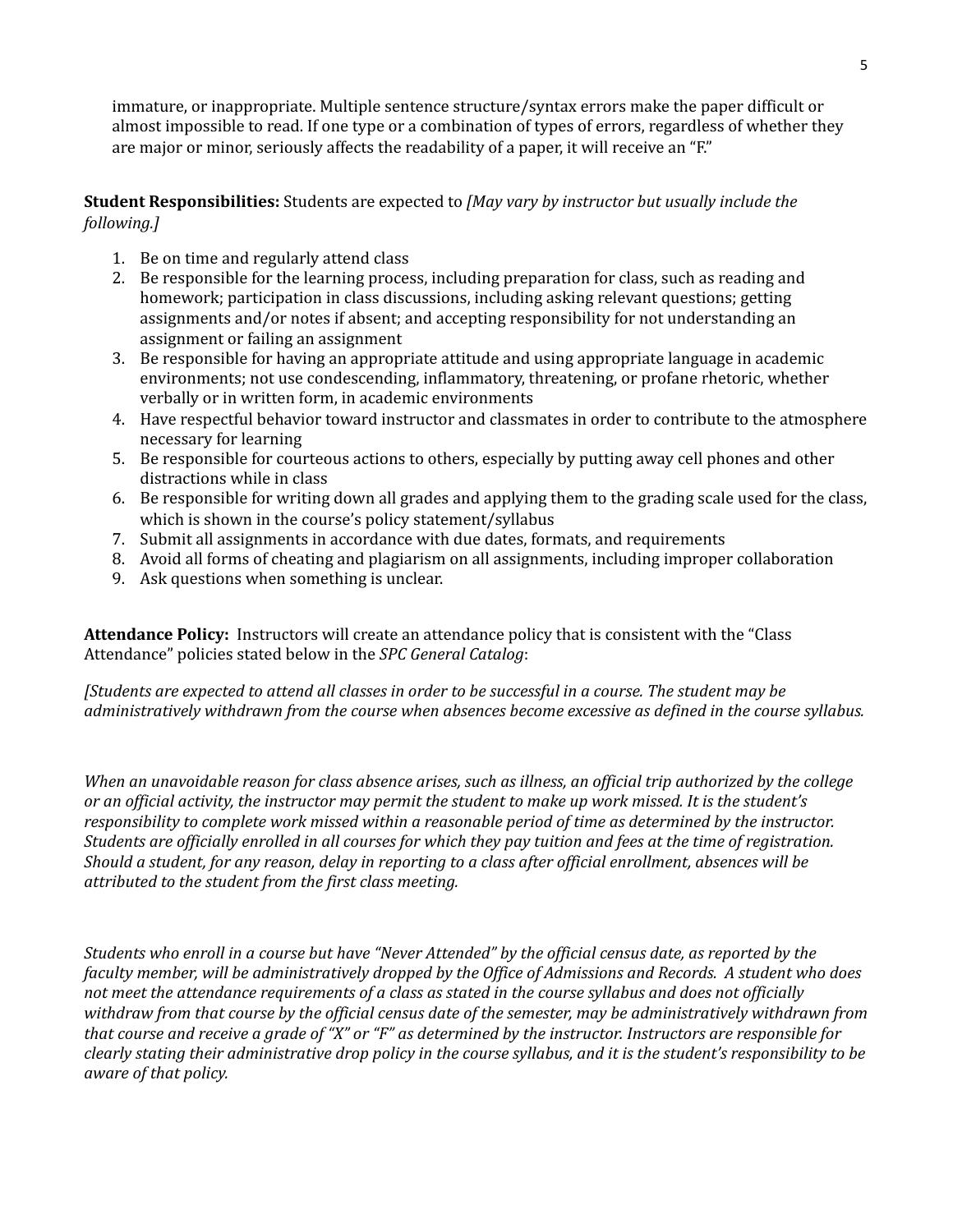*It is the student's responsibility to verify administrative drops for excessive absences through MySPC using his* or her student online account. If it is determined that a student is awarded financial aid for a class or classes in which the student never attended or participated, the financial aid award will be adjusted in accordance with the classes in which the student did attend/participate and the student will owe any balance resulting from the *adjustment.]*

**Plagiarism and Cheating:** Students are expected to do their own work on all projects, quizzes, assignments, and papers. Failure to comply with this policy will result in an F for the assignment and can result in an F for the course if circumstances warrant. All written assignments will be run through a plagiarism checker.

Plagiarism violations include, but are not limited to, the following:

- 1. Turning in a paper that has been purchased, borrowed, or downloaded from another student, an online term paper site, or a mail order term paper mill;
- 2. Cutting and pasting together information from books, articles, other papers, or online sites without providing proper documentation;
- 3. Using direct quotations (three or more words) from a source without showing them to be direct quotations and citing them; or
- 4. Missing in-text citations.

Cheating violations include, but are not limited to, the following:

- 1. Obtaining an examination by stealing or collusion;
- 2. Discovering the content of an examination before it is given;
- 3. Using an unauthorized source of information (notes, textbook, text messaging, internet) during an examination, quiz, or homework assignment;
- 4. Entering an office or building to obtain unfair advantage;
- 5. Taking an examination for another;
- 6. Altering grade records;
- 7. Copying another's work during an examination or on a homework assignment;
- 8. Rewriting another student's work in Peer Editing so that the writing is no longer the original student's;
- 9. Taking pictures of a test, test answers, or someone else's paper.

**Student Code of Conduct Policy**: Any successful learning experience requires mutual respect on the part of the student and the instructor. Neither instructor nor student should be subject to others' behavior that is rude, disruptive, intimidating, aggressive, or demeaning**.** Student conduct that disrupts the learning process or is deemed disrespectful or threatening shall not be tolerated and may lead to disciplinary action and/or removal from class.

**Disability Statement:** Students with disabilities, including but not limited to physical, psychiatric, or learning disabilities, who wish to request accommodations in this class should notify the Disability Services Office early in the semester so that the appropriate arrangements may be made. In accordance with federal law, a student requesting accommodations must provide acceptable documentation of his/her disability to the Disability Services Office. For more information, call or visit the Disability Services Office at Levelland (Student Health & Wellness Office) 806-716-2577, Reese Center (Building 8) 806-716-4675, or Plainview Center (Main Office) 806-716-4302 or 806-296-9611.